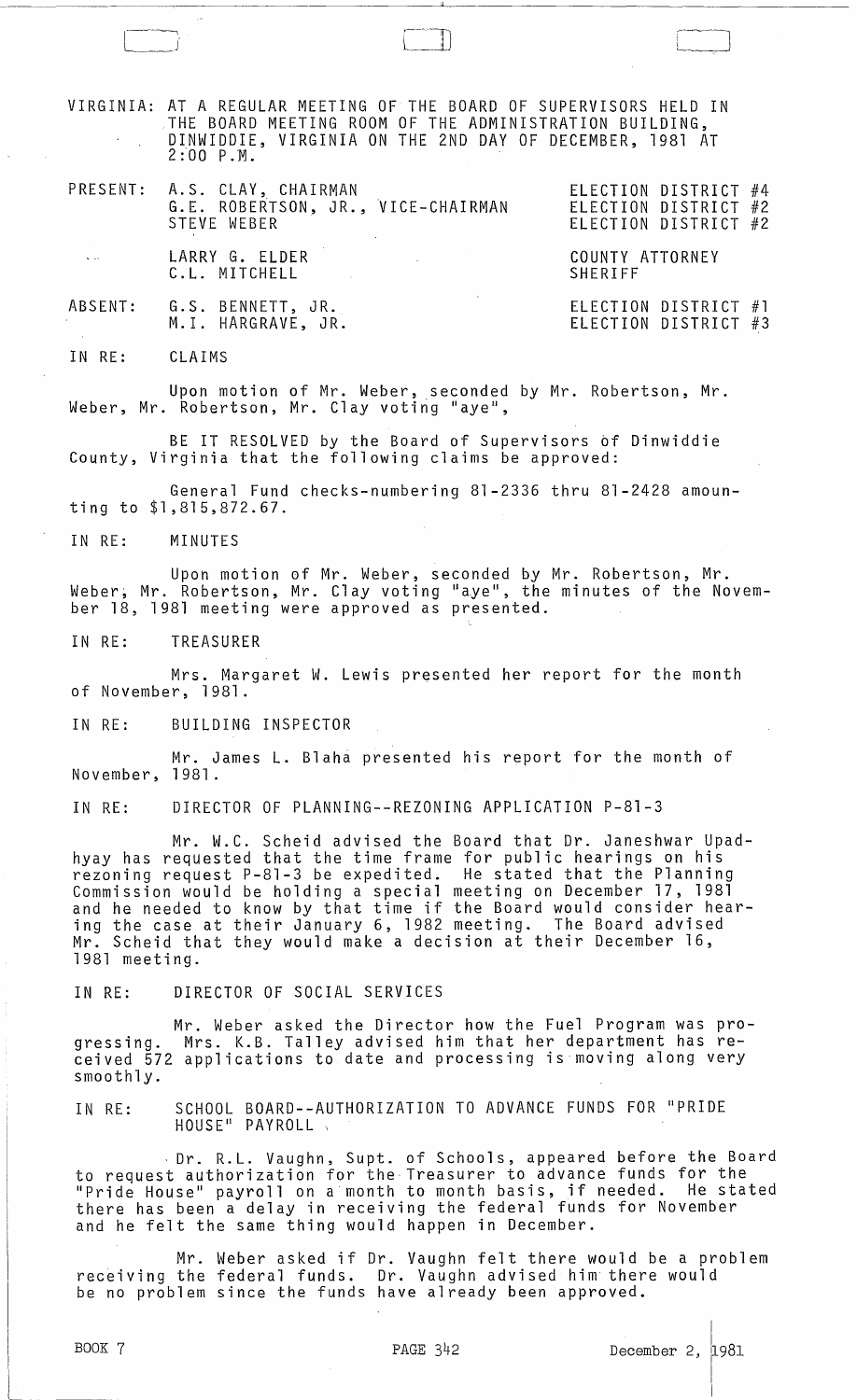Upon motion of Mr. Weber, seconded by Mr. Robertson, Mr. Weber, Mr. Robertson, Mr. Clay voting "aye", the Treasurer was authorized to advance funds for the "Pride House" payroll for the months of November and December, 1981.

IN RE: LICENSED PRACTICAL NURSING--PAYMENT OF SECOND YEAR

Mr. Robertson presented an article to the Superintendent of Schools concerning the two-year Licensed Practical Nursing pro-The article stated that the second year of the program was clinical work done at the Petersburg General Hospital which the localities would be asked to fund at approximately \$1200 per student. Mr. Robertson asked if this decision had been \$1200 per student. Mr. Robertson asked if this decision had been<br>made by the School Board, and if not, would the Board of Supervisors have an opportunity to voice an opinion before a decision is made. Mr. Robertson further stated that he would be opposed to the School Board paying the second year tuition for these students.

Dr. Vaughn indicated that he had made the School Board aware of the program and the additional cost; however, they have not made a final decision. He further stated that he would notify the Board members before a decision was made so they would have an op-<br>portunity for input.

IN RE: RECEIPT FOR PAYMENT OF TAXES

Mr. Weber stated that he had been contacted by several citizens who were concerned that they did not receive a receipt when they mailed in their tax payment. He indicated he had talked with the Treasurer, and each tax notice stated that if a receipt was desired, the individual should send a self-addressed, stamped envelope. This was done in an effort to save some expense to the County. Mr. Weber felt, however, that the Board should consider funding the sending of receipts to the individual citizens who mailed in their tax payments.

IN RE: CABLETELEVISION

Mr. Weber asked what the status was of cabletelevision for the County. The County Attorney stated that the ordinance was being retyped and advertisements should be ready for the Board's consideration at its next meeting.

IN RE: VIRGINIA STUDENT SAFETY CLUB--REVIEW OF CONFERENCE

Mr. Charles Stout, Vice-President of the Dinwiddie Chapter of the Virginia Student Safety Club, Ms. Kim Titmus and Mr. David Lyle, State Officers, along with other local officers of the Club appeared before the Board to review the activities of the Club during the year and the conference they attended in Staunton. Other awards received at the conference were: Best Project and Best Scrapbook, and Ms. Barbara Goodman received the Best Sponsor Award.

The students thanked the Board for their continuing support of the program.

IN RE: ADDITION OF SUBDIVISION ROADS WITHIN LEW JONES SUBDIVISION TO STATE ROAD SYSTEM

Upon motion of Mr. Robertson, seconded by Mr. Weber, Mr. Robertson, Mr. Weber, Mr. Clay voting "aye", the following resolution was adopted:

WHEREAS, the Lew Jones Subdivision was a duly recorded subdivision within the County of Dinwiddie, Virginia; and

WHEREAS, the developer sold several building sites within the Lew Jones Subdivision over a period of time; and

WHEREAS, the developer was not able to complete the interior road system to state standards as requested by the Board of Supervisors, Dinwiddie County; and

 $\omega$   $\sim$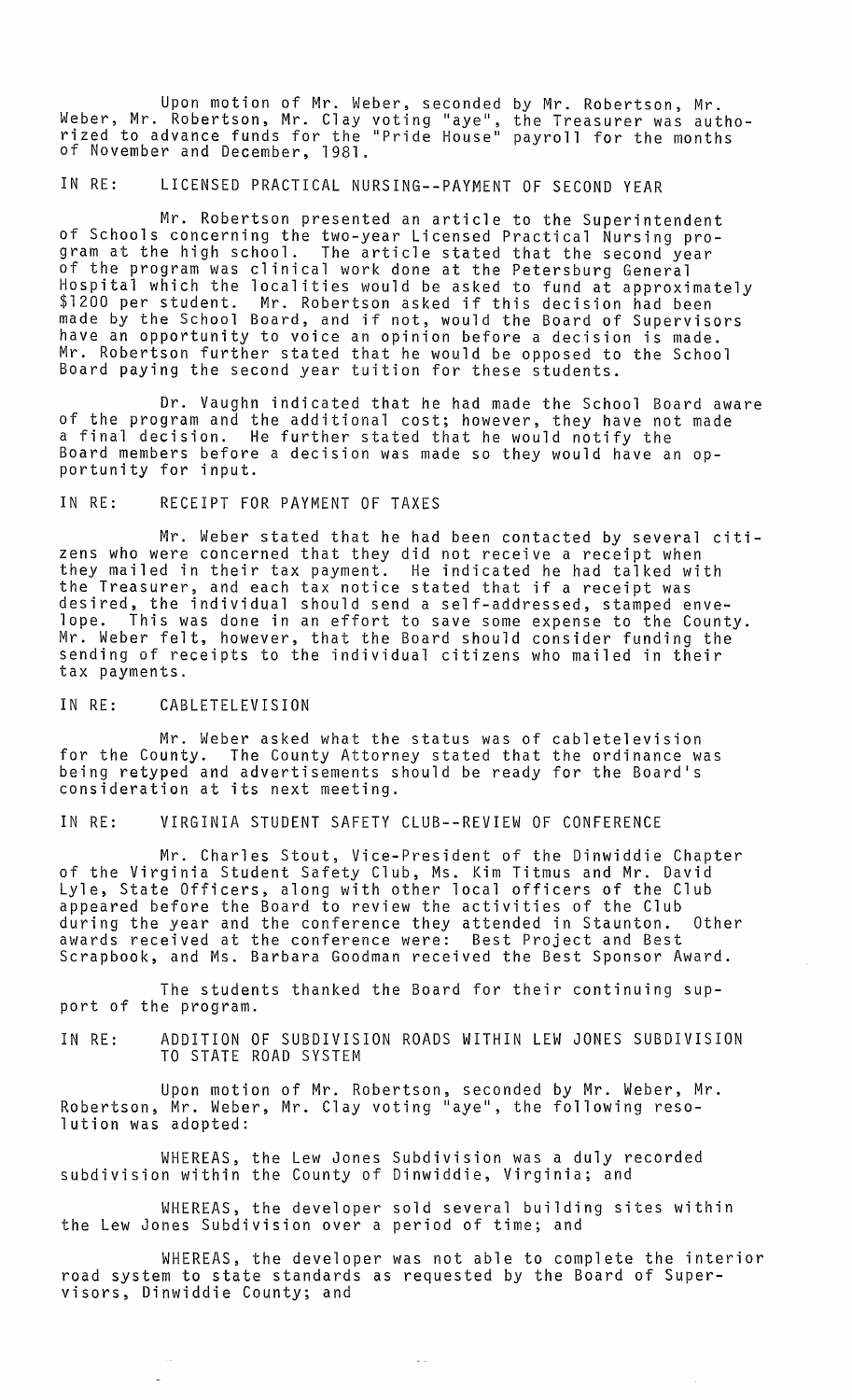WHEREAS, the County of Dinwiddie requested the Virginia Department of Highways and Transportation to complete the interior road system to State specifications at County expense; and

WHEREAS, the Virginia Department of Highways and Transportation complied with the County's request and has completed the interior road system.

NOW, THEREFORE BE IT RESOLVED by the Board of Supervisors of Dinwiddie County, Virginia that the Virginia Department of Highways and Transportation be and is hereby requested to add a section of road known as Seaboard Drive, beginning at a point on Route 644, 0.22 miles south of Route 650 and running in an easterly direction 0.08 miles to Southern Avenue. This road has been constructed, drained and surfaced in accordance- with the Virginia Department of Highways and Transportations Specifications and County Ordinances; and

BE IT FURTHER RESOLVED by the Board of Supervisors of Dinwiddie County, Virginia that the Virginia Department of Highways and Transportation be and is hereby requested to add a section of road known as Southern Avenue, beginning at a point on Seaboard Drive 0.08 miles east of Route 644 and running in a southerly direction 0.12 miles and beginning at a point on Seaboard Drive and running in a northerly direction 0.09 miles. This road has been constructed, drained and surfaced in accordance with the Virginia Department of Highways and Transportation Specifications and County Ordinances;

BE IT FURTHER RESOLVED by the Board of Supervisors of Dinwiddie County, Virginia that these roads in Lew Jones Subdivision if accepted be added to the secondary system of Dinwiddie County, effective on the date of approval of the Highway Commission with the maintenance bond and fee waivered pursuant to Section 33.1-229 of the Code of Virginia (1950, as amended) since the roads were constructed by Virginia Department of Highways and Transportation personnel<br>using properly approved materials and construction techniques; and

BE IT FURTHER RESOLVED that the Board of Supervisors of Dinwiddie County, Virginia does guarantee the Commonwealth of Virginia, a minimum unrestricted right of way of 50' with necessary easements for cuts, fills and drainage as recorded in plat book 9, pages 84 and 85 dated August 21, 1974 and plat book 10, pages 15 and 16 dated June 20, 1975.

IN RE: YEAR 2000 PLAN AND PROPOSED AMENDMENTS

Mr. W.C. Scheid, Director of Planning, presented the following proposed amendments to the Year 2000 Transportation Plan for the Board's review. He stated that Mr. Robertson, the County's MPO representative, needs the Board members' concurrence or views by the next meeting since he will be voting on the Plan in January.

1. Route 1 - Route 226 - Route 600 - Appomattbx River Bridge. This project is the only one presently contained in the Year 2000 Plan. is recommended that it remain in the plan.

2. Bridge on Route 672. Replacement of existing bridge. This proi. Bridge on heade of I. Heptacements of existing errage. This pr ferred. An approximate cost of \$600,000 is anticipated at today's prices.

3. Bridge on Route 1. Recently the VDH&T has determined that this bridge is deteriorating and a weight limitation has been established. Route 1 is a primary artery in the County and should receive immediate attention. It is estimated that the replacement cost would be around \$800,000.

4. Intersection of Rt. 142 and Route 1. This has been, and continues to be, a safety problem. Corrective action could range from a traffic light to relocation of the intersection. A cost estimate would vary with the solution chosen.

5. Route 613 from Petersburg City Limits to Route 741. This project

BOO[( 7 PAGE 343 December 2, 1981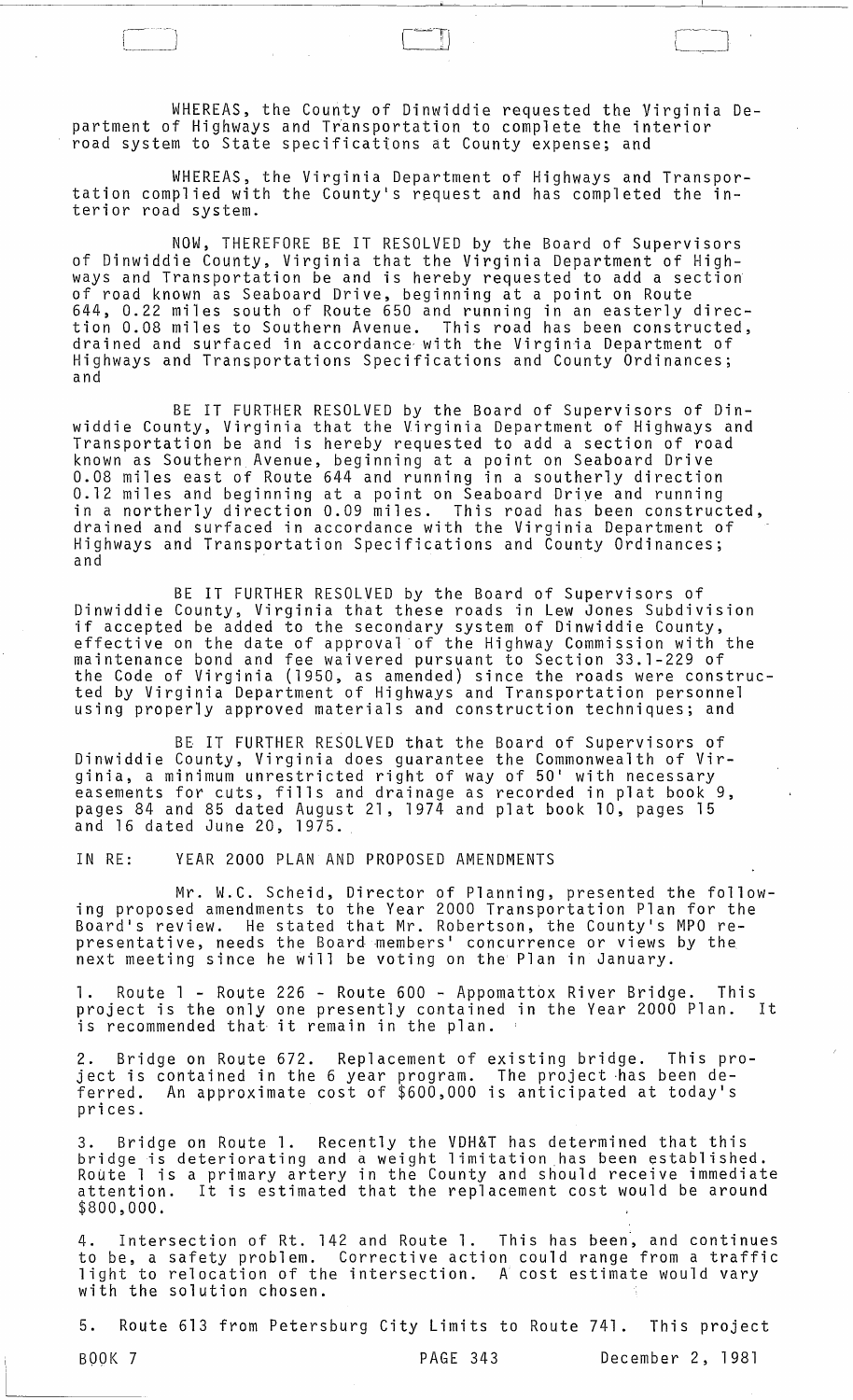is contained in the 6 year program. The road is not adequate and will require reconstruction, widening, rebuilt shoulders/ditches and, possibly, relinement. The Year 2000 Plan may contain an interchange at 1-85 and Rt. 613 (within city limits). If this should occur, improvements to this road will be imperative. Current costs for the road is approximately \$550,000.

6. Route 601 (River Road) from Route 600 to 776. This project is in the 6 year program. It is estimated that this road will cost around \$400,000. It has a seasonally high *volume* of traffic with extra wide loads.

7. Route 603 (Sterling Road). As the northern portion of the County develops, this road will become critical as a link between Rt. 226 and Route 1. There are <u>no</u> recommendations on what improvements should be made; therefore, there is no cost estimate.

8. Route 226. This road carries a high *volume* of mixed traffic. As development occurs, this road will not be capable of adequately handling the traffic. Part of the solution to the problem will be improvements to Sterling Road and the intersection of Rt. 1 and 142 (as well as the bridge replacement).

Mr. Robertson stated that he concurred with all the items as listed except in two areas:

1. Rt. 603 - He thought the improvements made should be minimal. He did not feel the road should be improved by widening it to make a major speedway from Rt. 226 to U.S. #1.

2. Rt. 226 - He felt minimal improvements should also be made on this road, but not the construction of three lanes to provide access for high speed traffic.

Mr. Weber agreed with the items listed and the concerns of Mr. Robertson. No action was taken at this time.

IN RE: UNITED BIO-FUEL INDUSTRIES--PRESENTATION

Mr. Meade G. Pratali, Director of Plant Development for United Bio-Fuel Industries, Inc. appeared before the Board to give a presentation of the proposed solid waste resource recovery facility and discuss a possible contract with the County to dispose of the County's solid waste for a determined tipping fee per ton. Mr. Pratali stated that the ultimate goal is to produce alcohol.

He advised the Board that his organization was canvassing the area municipalities to see who would be interested in contracting for this service and to secure a non-binding Intent to Contract. This will allow the financial institution to determine the use and the resulting tipping fee. A final contract will be negotiated in six months, and it is hoped the complete facility would be operational in two years.

Mr. Robertson asked what benefits would the County derive. Mr. Pratali stated the County could do away with 99% of its Landfill operation. He stated the County would still have to maintain a Landfill. Certain items such as construction items, steel bindings, hazardous wastes and chemicals would not be accepted. Pratali stated the major advantage would be to extend the life of the County's landfill.

Mr. Robertson asked what localities have been contacted. Mr. Pratali stated that Petersburg has committed. They are in the process of contacting Richmond, Chesterfield, Amelia, Prince George, Charles City, Surry, Sussex, Colonial Heights, Nottoway and Hanover. He further stated that he needed a decision on the County's intent to contract by the end of December so the financial advisors could determine what was needed.

Mr. Weber stated that he felt this type of process was the coming thing of the future; however, the County was interested in the tipping fee and weighing the costs against the operation of the Landfill. He stated the County would still have to operate their collection system.

No action was taken at this time.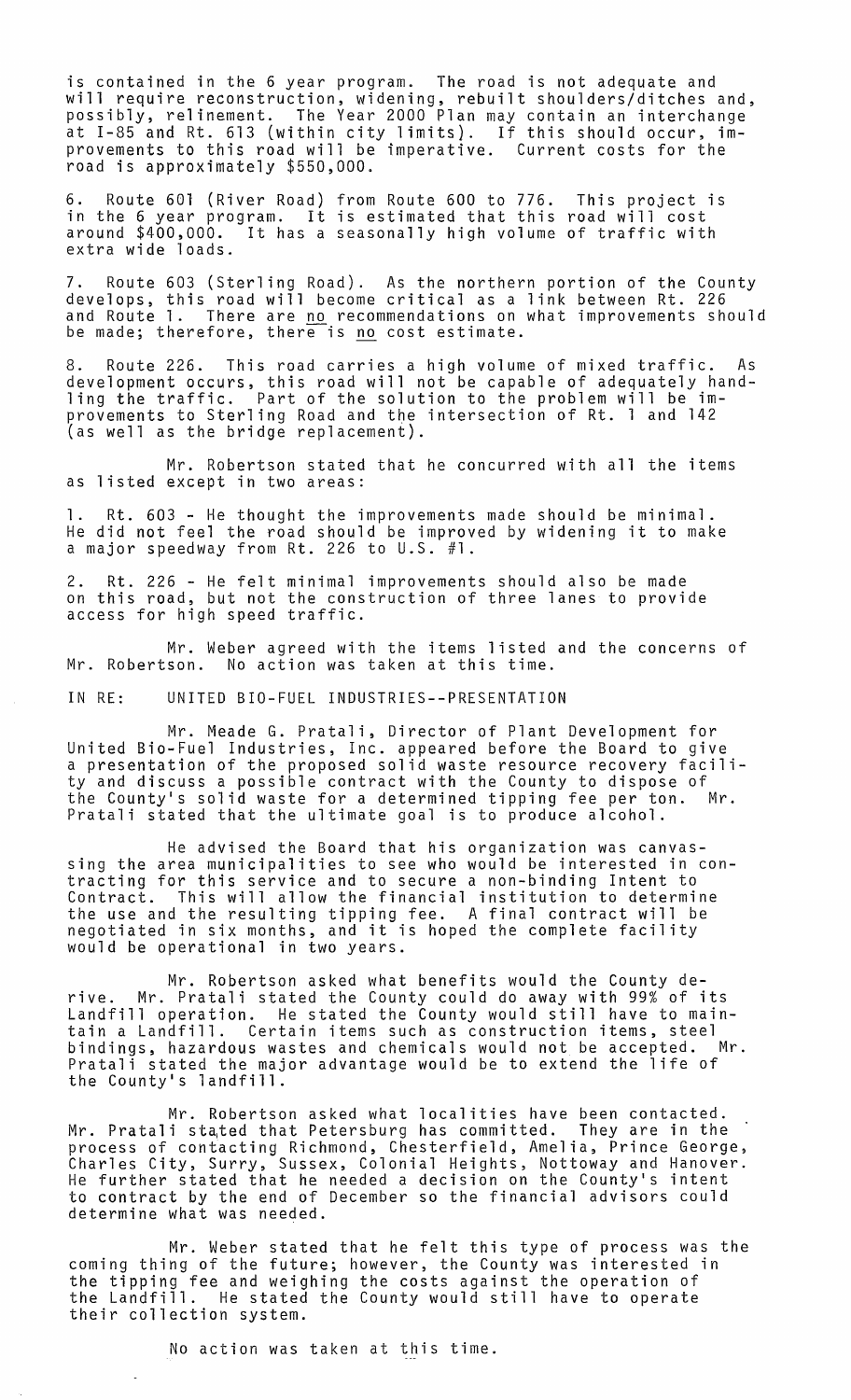## IN RE: TRI-CITY RECYCLING CORPORATION

Mr. James Gliszczynski, President~ Tri-City Recycling Corporation, appeared before the Board to ask if he could set another date for his presentation since his Engineer could not be present at this time; The Board advised him that he could make his presentation at the December 16, 1981 meeting.

IN RE: VIRGINIA DEPARTMENT OF HIGHWAYS & TRANSPORTATION.

Mr. B.C. Medlock, Assistant Resident Engineer, VDH&T, appeared before the Board to answer any questions they might have.

Mr. Weber asked what the Highway Department was doing on u.S. #1. Mr. Medlock stated that the Department was trying out a new line removing machine.

Mr. Weber then asked what was being done about the turning arrows on #1 at the Produce Center. Mr. Medlock advised him that it was under study.

Mr. Clay asked,the Department to look at Rt. 738 to see what could be done about the rough areas. Mr. Medlock stated they were scheduled to work on the road the next day.

IN RE; SHERIFF-~REQUEST FOR PHONE JACKS

The Chairman asked the Sheriff if he had any bids on installing phone jacks in the jail. The Sheriff stated that a C&P Telephone representative came out and looked at the jail and advised the Sheriff that the installation he desired could not be done. However, he told the Sheriff that they were presently working on an alternative solution that should be available by July .

IN RE: . PROBATION DEPARTMENT VEHICLE--AWARD OF BID

The following bids were presented for the Board's consideration for a new vehicle for the Probation Officer:

|    | 1. Master Chevrolet Sales, Inc.                                | 1982 Citation - 7696.88<br>1981 Citation - 6999.00<br>1982 Cavalier - 7792.06 |
|----|----------------------------------------------------------------|-------------------------------------------------------------------------------|
| 2: | Triangle Dodge, Inc.<br>the control of the control of the con- | 1982 Aries - 7550<br>1982 Omni Miser - 6995<br>1981 Aries - 6685              |
| 3. | Ted Curry Motors, Inc.                                         | 1982 Plymouth Horizon - 6520                                                  |
| 4. | Petersburg Lincoln Mercury                                     | 1982 Zepher - 7269.04<br>$1982$ Lynx - $7238.10$                              |
| 5. | Petersburg Ford<br>$\mathcal{F}$                               | 1982 Escort - 6699.96                                                         |

The County Administrator stated that all the bids were for 4-door vehicles as requested by the Probation Officer. The low bid was the Plymouth Horizon from Ted Curry Motors for \$6520.00.

Mr. Clay asked what was being done with the old Probation office vehicle. The County Administrator stated it was going to:<br>Office vehicle. The County Administrator stated it was going to be used by the School Board on the driving range.

Upon motion of Mr. Robertson, seconded by Mr. Weber, Mr. Robertson, Mr. Weber, Mr. Clay voting "aye",

BE IT RESOLVED by the Board of Supervisors of Dinwiddie County, Virginia that the low bid of Ted Curry Motors, Inc. for a 1982 Plymouth Horizon for the Probation Officer be accepted at a cost of \$6520.00.

IN RE: POSTPONEMENT OF APPOINTMENTS

Since two of the Board members were absent, the appointments were postponed until the December 16, 1981 meeting.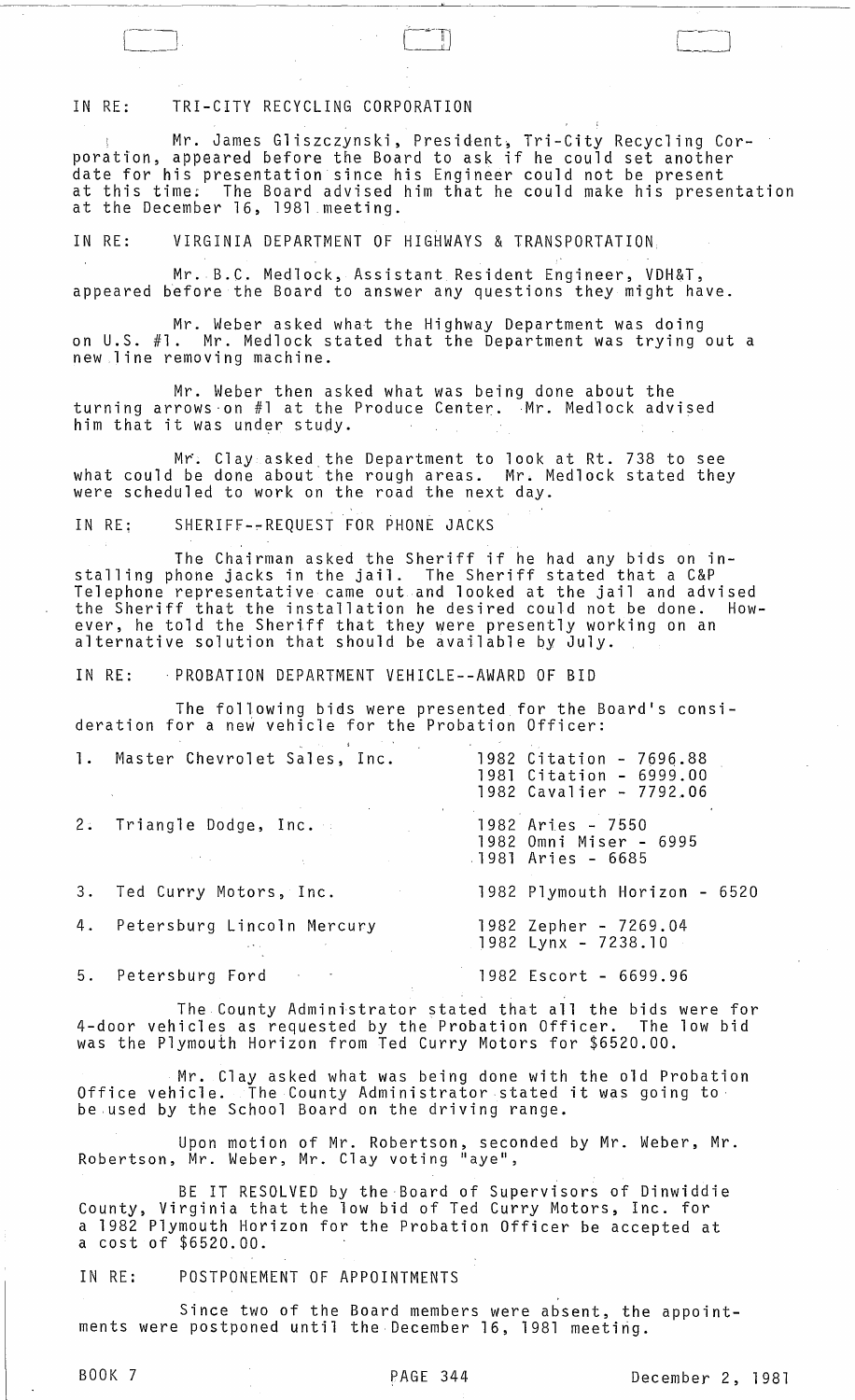IN RE: STATEMENT CONCERNING COLLECTION OF TAXES--GEORGE E. ROBERTSON, JR.

Mr. G.E. Robertson, Jr. read the following statement and asked that it be incorporated into the minutes:

"Mr. Chairman, ---Gentlemen---from recent discussion that this Board has had---I feel that a strong desire and an even stronger determination exists towards maintaining tax rates at 1980-81 level- or lower. We, as a Board, working together, must and will reach this goal. The cooperation of Department Heads, employees, boards, authorities, commissions should be requested and in the unlikely event that our requests are not honored, we should then mandate compliance by<br>reducing all department budgets by a percentage necessary to mainreducing all department budgets by a percentage necessary to main-<br>tain the tax rate. I do not believe that this will be necessary as our department heads have always been most cooperative and I do not forsee any change in the future.

In addition to preparing for 1981-82 budget, I believe that we should try to make paying taxes easier, if that is possible. Taxes are due to be paid by Dec. 5th and the citizens must pay hundreds, in some cases, thousands of dollars here at a time when other demands on their income are heavy. A citizen with a \$5,000 automobile will pay \$270.00. A house assessed at \$40,000 will pay \$324.00-- A total of \$594.00 while a farmer with a 100 acre farm assessed at \$100,000 including his home will pay \$810.00 plus his car or truck valued at \$5,000 will pay \$270 for a total of \$1,080.00. These are conservative figures. How do we make paying taxes easier?

1. Bill quarterly or semi-annually and let the taxpayer pay on a voluntary basis or bill and exempt those that request exemption. There are those that have annual income, such as farmers. These should be exempted. Additional personnel would not be needed as tax bills would be prepared in duplicate or quadruplicate and one copy mailed to the citizens quarterly or semi-annually. Postage would be the main expense---some time would be required to pull copies and put<br>in envelopes. I do not believe that this would be excessive. Citizens in envelopes. I do not believe that this would be excessive. Citizens<br>then would be able to budget their taxes thus relieving the pressure of paying all taxes at once.

2. Recently, Va. Beach, I believe, announced that citizens could pay their taxes with credit cards. A service charge, equal to the credit card service charge, would be added to the taxes paid. This method would allow the taxpayer to pay his taxes to the bank in 12 payments thus making tax payments appear to be easier. This method would, perhaps, make it unneccessary for the County to borrow monies to run the County thus creating a better cash flow and eliminating some interest. This method has not been tested and may have some flaws; however, I would recommend that we explore this method of tax collection.

Mr. Chairman, these are just two of the possibilities. As we progress I am sure that other ideas will be forthcoming. I urge expedient consideration of these and all future suggestions. In order for billing, other than annual, to help citizens during 1982, everything must be ready to go in March or June.

Thank you.

IN RE: PROPOSAL OF ORDINANCE TO CONTROL LOUDNESS

Mr. Clay advised the Board that he had been contacted by one of the Investigators concerning the possibility of enacting an ordinance to control loud music. The Investigator had received a complaint about loud music and he did not have any legal support to rectify the situation.

Mr. Weber asked if there wasn't a law against disturbing the peace already on the books. The County Attorney advised him there was; however, the law referred to civil suit and not criminal relief. He further stated that the Board could adopt an ordinance to control loudness; however, a limitation and measure of allowable decibels would have to be defined and included.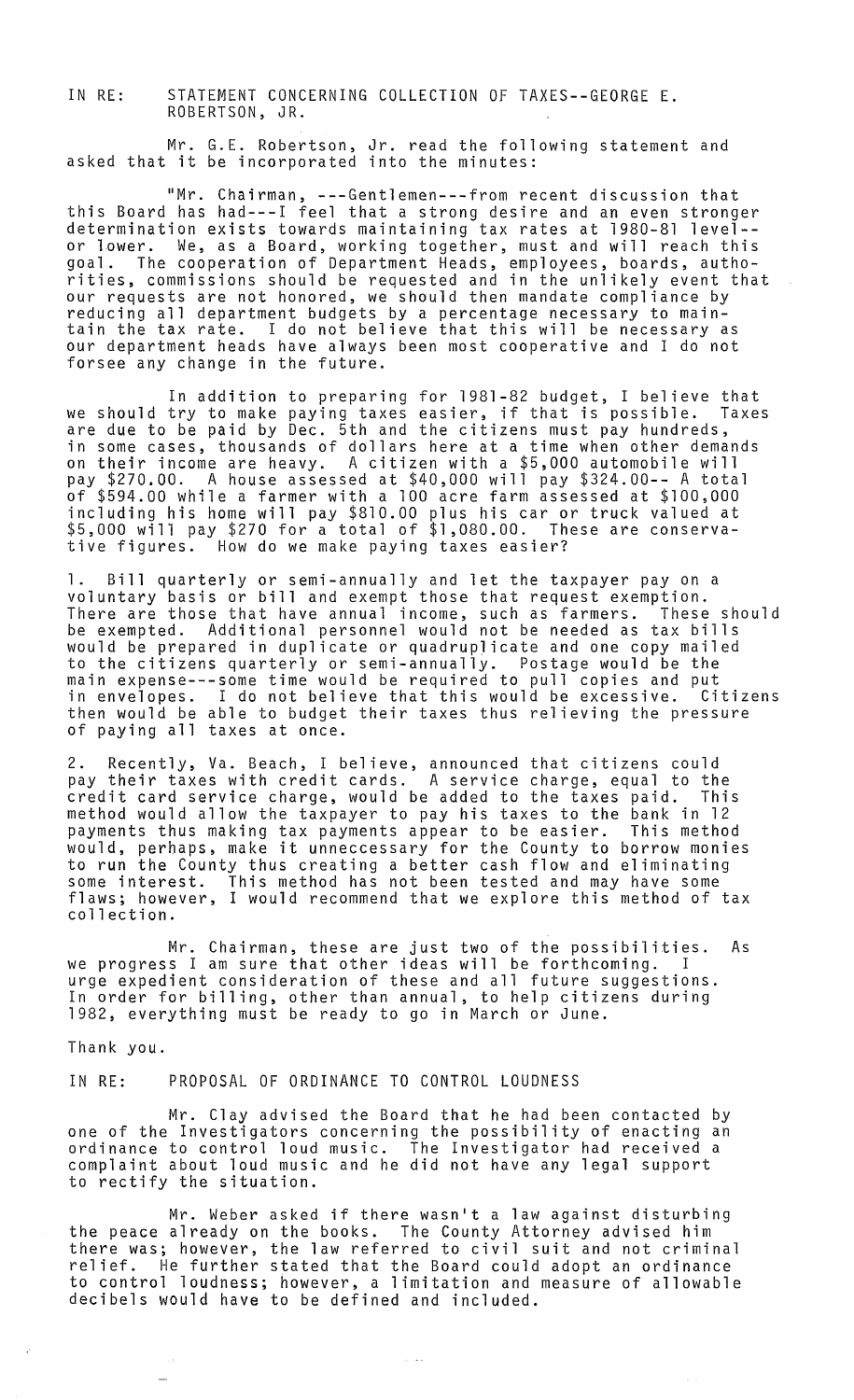Mr. Robertson asked if this would permit the Sheriff's Department to stop the noise without a civil warrant. The County Attorney stated it would if the disturbance was made a criminal offense.

The Board instructed the County Attorney to draft an ordinance to control loudness for the Board's consideration.

IN RE: EXECUTIVE SESSION

Upon motion of Mr. Robertson, seconded by Mr. Weber, Mr. Robertson, Mr. Weber, Mr. Clay voting "aye", pursuant to Sec. 2.1- 344(6) of the Virginia Freedom.o.f Information Act, the Board moved into Executive Session at 3:30 P.M. to discuss legal matters. The meeting reconvened into Open Session at 4:15 P.M.

IN RE: ADJOURNMENT

Upon motion of Mr. Robertson, seconded by Mr. Weber, Mr. Robertson, Mr. Weber, Mr. Clay voting "aye", the meeting adjourned Upon motion of Mr. Robertson, seconded by Mr. Web<br>Robertson, Mr. Weber, Mr. Clay voting "aye", the meeting ad<br>at 4:15 P.M.

ATTEST: MANA

CHAIRMAN CLAY,

r  $\overline{r}$